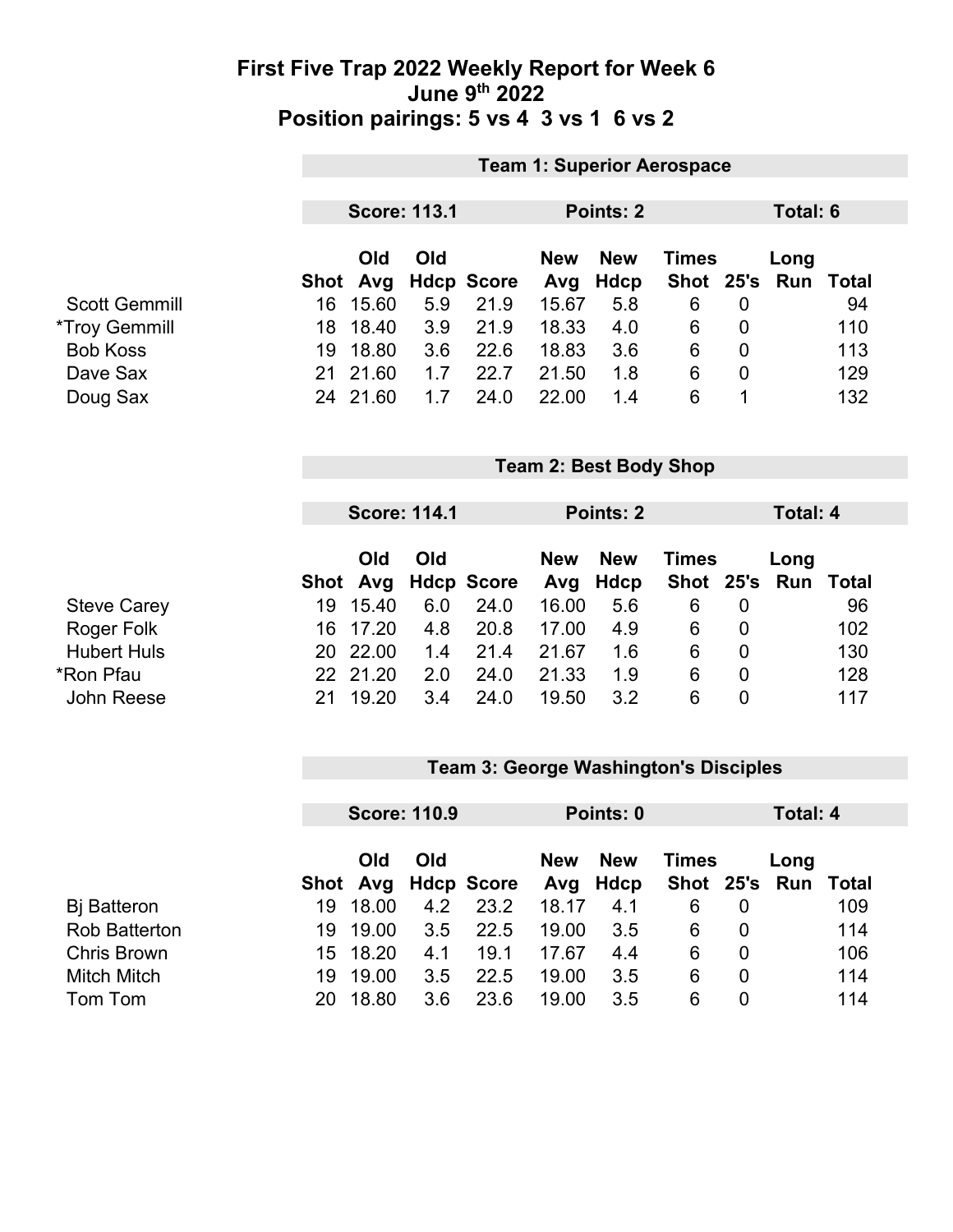### **First Five Trap 2022 Weekly Report for Week 6 June 9th 2022 Position pairings: 5 vs 4 3 vs 1 6 vs 2**

|                                  | <b>Team 4: Trap Misfits</b> |                 |                     |                   |                   |                                |                             |                |                 |              |  |
|----------------------------------|-----------------------------|-----------------|---------------------|-------------------|-------------------|--------------------------------|-----------------------------|----------------|-----------------|--------------|--|
|                                  |                             |                 |                     |                   |                   |                                |                             |                |                 |              |  |
|                                  |                             |                 | <b>Score: 117.4</b> |                   |                   | Points: 2                      |                             |                | <b>Total: 8</b> |              |  |
|                                  |                             | Old<br>Shot Avg | Old                 | <b>Hdcp Score</b> | <b>New</b><br>Avg | <b>New</b><br><b>Hdcp</b>      | <b>Times</b><br><b>Shot</b> | 25's           | Long<br>Run     | <b>Total</b> |  |
| *John Buesgens                   |                             | 21.20           | 2.0                 |                   | 21.20             | 2.0                            | 5                           | $\overline{0}$ |                 | 106          |  |
| Lori Kretzmann                   | 18                          | 16.80           | 5.0                 | 23.0              | 17.00             | 4.9                            | 6                           | $\mathbf 0$    |                 | 102          |  |
| <b>Shain Larson</b>              |                             | 24 22.20        | 1.3                 | 24.0              | 22.50             | 1.1                            | 6                           | $\overline{0}$ |                 | 135          |  |
| Mark McHugh                      | 23                          | 23.40           | 0.4                 | 23.4              | 23.33             | 0.5                            | 6                           | 1              |                 | 140          |  |
| Joe Plaisance                    | 18                          | 13.20           | 7.6                 | 24.0              | 14.00             | 7.0                            | 6                           | $\overline{0}$ |                 | 84           |  |
| Mike Whitney                     | 20                          | 19.80           | 2.9                 | 22.9              | 19.83             | 2.9                            | 6                           | $\overline{0}$ |                 | 119          |  |
|                                  |                             |                 |                     |                   |                   |                                |                             |                |                 |              |  |
|                                  |                             |                 |                     |                   |                   | <b>Team 5: Ray and Marge's</b> |                             |                |                 |              |  |
|                                  |                             |                 | <b>Score: 114.4</b> |                   |                   | Points: 0                      |                             |                | Total: 10       |              |  |
|                                  |                             |                 |                     |                   |                   |                                |                             |                |                 |              |  |
|                                  |                             | Old             | Old                 |                   | <b>New</b>        | <b>New</b>                     | <b>Times</b>                |                | Long            |              |  |
|                                  |                             | Shot Avg        |                     | <b>Hdcp Score</b> | Avg               | <b>Hdcp</b>                    | Shot 25's                   |                | Run             | <b>Total</b> |  |
|                                  |                             | 23 20.20        | 2.7                 | 24.0              | 20.67             | 2.3                            | 6                           | $\mathbf 0$    |                 | 124          |  |
| <b>Cliff Cliff</b><br>*Dale Dale | 17                          | 22.00           | 1.4                 | 18.4              | 21.17             | 2.0                            | 6                           | $\mathbf 0$    |                 | 127          |  |
|                                  | 25                          | 23.80           | 0.1                 | 25.0              | 24.00             | 0.0                            | 6                           | $\overline{2}$ | 25              | 144          |  |
| Wayne Wayne                      |                             | 23 24.40        | 0.0                 | 23.0              | 24.17             | 0.0                            | 6                           | $\overline{2}$ |                 | 145          |  |
|                                  | 23                          | 14.33           | 6.8                 | 24.0              | 16.50             | 5.3                            | $\overline{4}$              | $\overline{0}$ |                 | 66           |  |
|                                  |                             |                 |                     |                   |                   |                                |                             |                |                 |              |  |
|                                  |                             |                 |                     |                   |                   |                                |                             |                |                 |              |  |
|                                  |                             |                 |                     |                   |                   | Team 6: League average         |                             |                |                 |              |  |
|                                  |                             |                 |                     |                   |                   |                                |                             |                |                 |              |  |
|                                  |                             |                 | <b>Score: 114.0</b> |                   |                   | Points: 0                      |                             |                | <b>Total: 4</b> |              |  |
|                                  |                             | Old<br>Shot Avg | Old                 | <b>Hdcp Score</b> | <b>New</b><br>Avg | <b>New</b><br><b>Hdcp</b>      | <b>Times</b><br>Shot        | 25's           | Long<br>Run     | <b>Total</b> |  |

Super Shooters: Dale Dale 25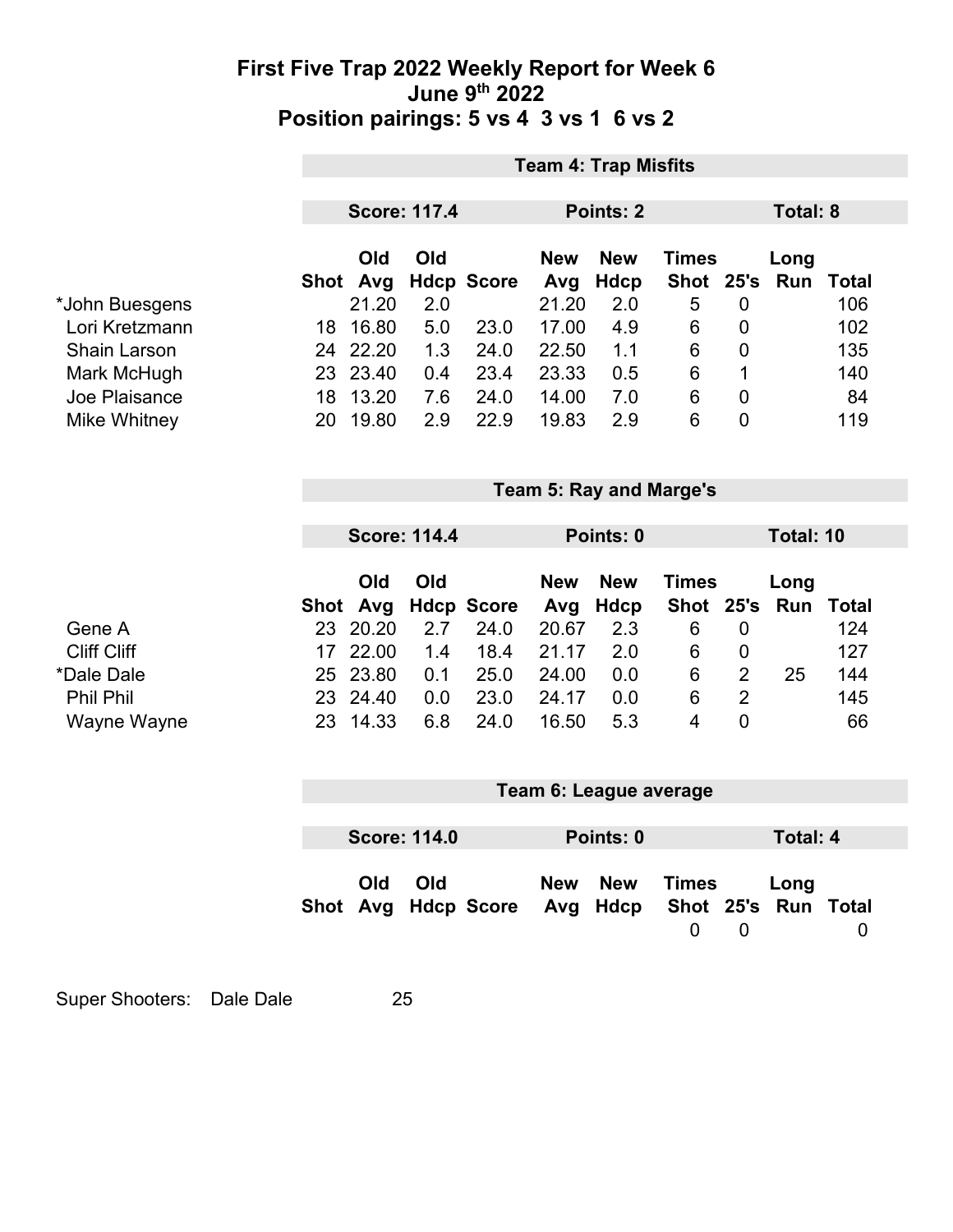## **First Five Trap 2022 Weekly Report for Week 6 June 9th 2022 Position pairings: 5 vs 4 3 vs 1 6 vs 2**

# **First Five Trap 2022 Team Standings through week 6**

| Team 5 | <b>Ray and Marge's</b>                   | 10.0 | <b>WINNER OF THE FIRST 3RD</b> |
|--------|------------------------------------------|------|--------------------------------|
| Team 4 | <b>Trap Misfits</b>                      | 8.0  |                                |
| Team 1 | <b>Superior Aerospace</b>                | 6.0  |                                |
| Team 6 | League average                           | 4.0  |                                |
| Team 3 | <b>George Washington's Disciples 4.0</b> |      |                                |
| Team 2 | <b>Best Body Shop</b>                    | 4.0  |                                |